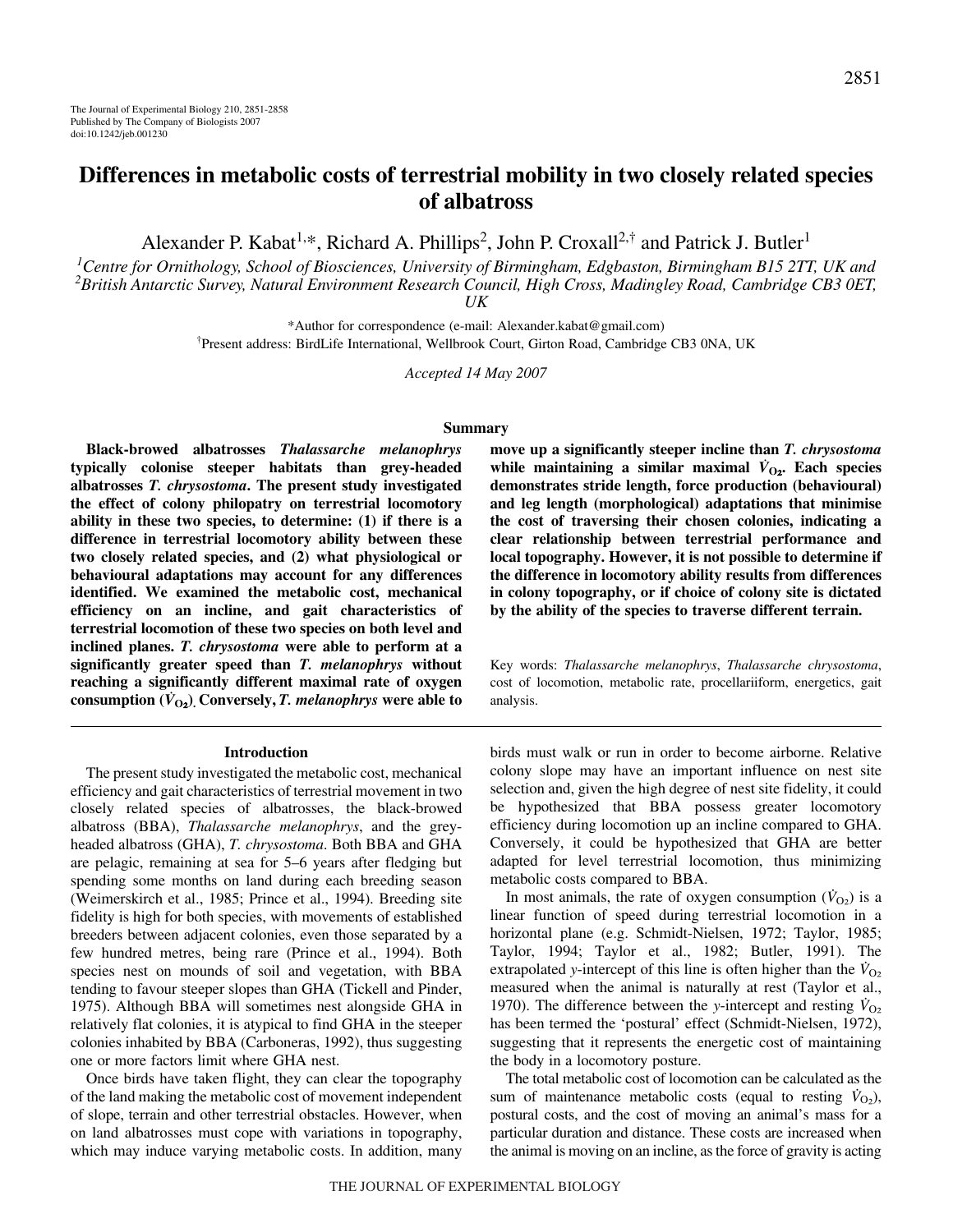against the mass of the animal as it moves upwards. Net mechanical efficiency on an incline is defined as the work done against gravity divided by the additional metabolic energy expended to accomplish this work. As efficient locomotion could be vital for maintaining an animal in a positive energy balance, maximising mechanical efficiency can be a substantial evolutionary pressure.

Interspecific comparisons across a range of animal sizes suggest that the mass-specific volume of muscle fibres activated to support body mass during locomotion is independent of body size (Taylor et al., 1980; Biewener, 1989; Kram and Taylor, 1990). It has also been suggested that there is a relationship between rate of metabolic energy expenditure and the rate of muscular force generation. The rate of force generation shows a linear relationship with running speed in both birds and mammals (Roberts et al., 1998; Kram and Taylor, 1990). Thus, the rate of energy expenditure during locomotion can be predicted by knowing an animal's body mass (proportional to the volume of active muscle used to generate force against the ground) and the foot–ground contact duration  $(t_c)$ , which is inversely proportional to the rate of force generation  $(1/t_c)$ (Kram and Taylor, 1990; Roberts et al., 1998). By using this approach, the rate of energy expenditure during locomotion can be predicted without including any major complexities of muscle physiology (Kram and Taylor, 1990).

The present study investigated the metabolic cost, mechanical efficiency on an incline and gait characteristics of terrestrial walking in BBA and GHA in order to determine: (1) if there are any differences in terrestrial locomotory ability and (2) what behavioural or physiological adaptations might account for any observed differences.

#### **Materials and methods**

We followed the Scientific Procedures requirements for animal research as set forth by the United Kingdom Home Office in the Official Guidance on the Operation of the Animal Act of 1986. Our procedures also conformed to the Code of Ethics of Animal Experimentation in Antarctica.

### *Animal handling*

The study was carried out on 11 black-browed albatross *Thalassarche melanophrys* Nunn 1998 and five grey-headed



albatross *T. chrysostoma* Brooke 2004 from two colonies on Bird Island, South Georgia (54°00'S, 38°03'W), in January of the 2005/2006 austral summer. In order to minimise potential impacts, only non-breeders of either sex were tested. These birds were mainly failed breeders or GHA in their 'sabbatical' year (Ryan et al., 2007). The nests that the birds were defending at the time of capture were used for the collection of topographical data (as below). It was not possible to obtain higher numbers of GHA, as this species spends little time at the colony during their 'sabbatical' year or following reproductive failure.

#### *Nest site topography*

The slope  $(\theta)$  of the adjacent 1.0 m of ground surrounding each nest (Fig. 1A) was measured with a protractor (to  $0.5^{\circ}$ ) in degrees from the horizontal (Fig.  $1B,C$ ), as determined by a spirit level. The angle facing directly down the slope was defined as the 0° position and the 90°, 180° and 270° measurements were taken in a clockwise pattern from this position (Fig. 1B). The mean  $\theta$  of each nest was defined as the 'mean nest  $\theta$ ' and is the mean of the absolutes of all angles (Fig. 1B). However, as it is likely that the bird will try to use the 'path of least resistance', the least steep slope for each nest was extracted (hereafter called the 'minimum approach  $\theta$ ').

### *Metabolic rate*

Rate of oxygen consumption  $(\dot{V}_{O_2})$  of the 11 BBA and five GHA were measured both at rest and during treadmill exercise using standard open-flow respirometry (Bevan et al., 1994; Withers, 2001). A 246 l clear Perspex<sup>TM</sup> respirometer enclosed the bird while on a variable-gradient, variable-speed treadmill (model EG10, Powerjog Sports Engineering Ltd, Birmingham, West Midlands, UK). The respirometer was placed securely on a wooden frame that was permanently attached to the treadmill and rubber seals ensured an airtight fit between the respirometer and the frame. Brush-style draught excluders ensured a good seal between the wooden frame and the treadmill belt. Adequate gas mixing within the chamber was assured by the inclusion of two  $12\times12$  cm,  $12$  V fans. Three B105 Charles Austen air pumps (Byfleet, Surrey, UK) pumped ambient air through the chamber at  $110 \text{ l min}^{-1}$ , measured using an electronic flow meter (100 Flo-Sen, McMillan Co., Georgetown, TX, USA), which was calibrated at the beginning, middle and end of the

> Fig. 1. (A) Top view of nest, showing the positions (0, 90, 180, 270°) at the bottom of the nest from which each measurement of slope angle  $(\theta)$  was taken. (B) Side view of the nests showing the positions from which each measurement of slope  $\theta$ is taken where  $\theta_{0}$  is the nest facing directly down slope,  $\theta_{180^\circ}$  is the nest facing directly up slope,  $\theta_{90^\circ}$  and  $\theta_{270^\circ}$  are taken along the sides of the nest. Slope angle was measured from to the ground to the horizontal plane (dotted lines). (C) Front view schematic of same nest measurements.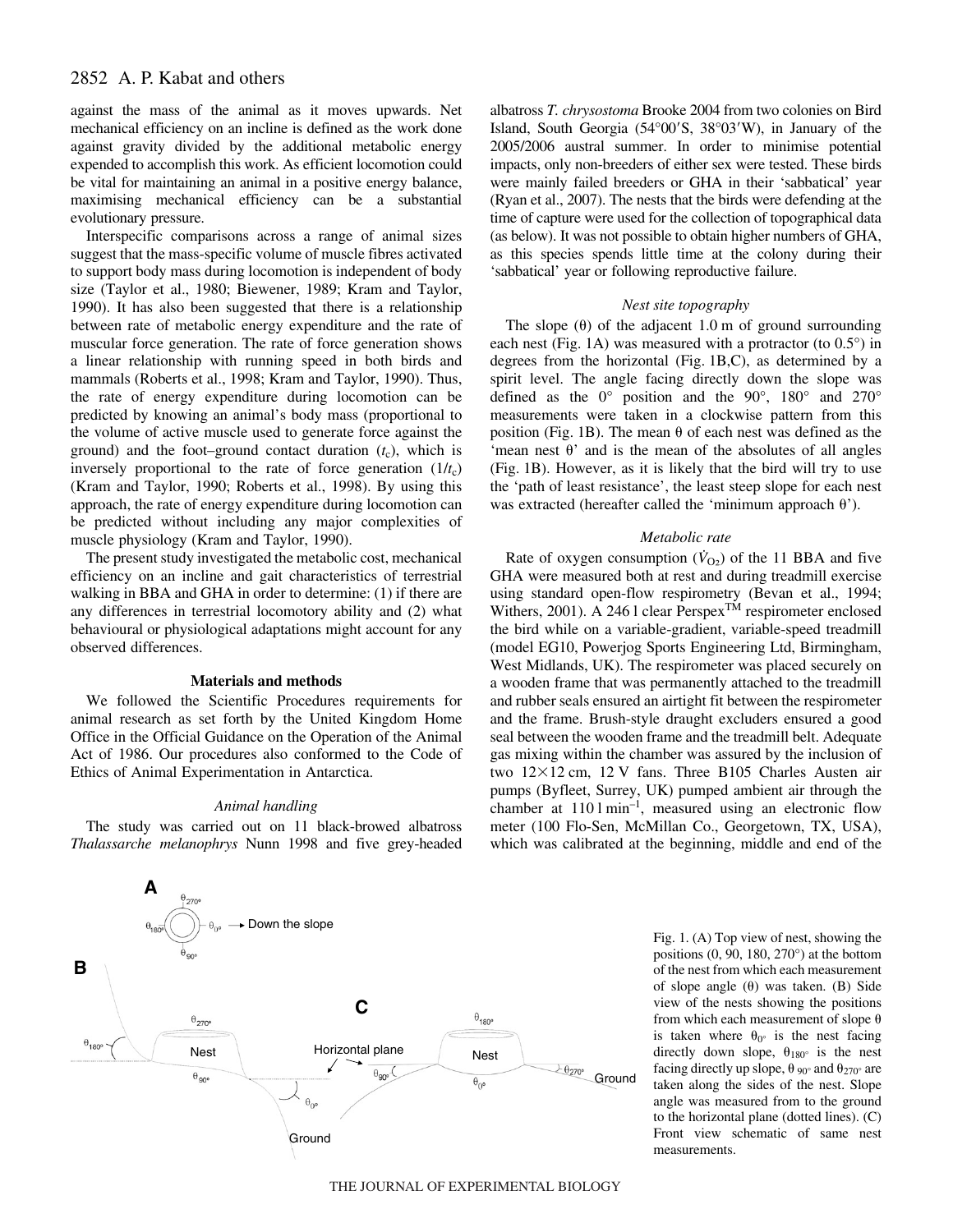experiment using a 150  $1 \text{min}^{-1}$  mechanical flow meter (KDG, 2000, KDG Instruments, Crawley, Sussex, UK). Relative humidity, barometric pressure and temperature were recorded using a Honeywell HIH-3610 sensor (Farnell, UK). Water vapour was mathematically scrubbed by numerical integration of the product of the gas flow and fractions of partial pressures (see Fellows and Macdonald, 1985) to provide a flow rate corrected to standard temperature  $(273 K)$  and pressure (101.3·kPa) dry (STPD). The chamber temperature was maintained between 12 and 14°C. A sub-sample of excurrent air was drawn off downstream of the respirometer and passed through a column of self-indicating Drierite<sup>TM</sup> (Hammond Drierite Co., Xenia, OH, USA) and scrubbed for carbon dioxide before being sent to a Servomex  $570A O<sub>2</sub>$  analyser (Crowborough, East Sussex, UK). The system was calibrated with gas mixtures of atmospheric air and nitrogen (Fedak et al., 1981) controlled by a Wösthoff gas mixing pump (2M301/a-F, Bochum, Germany). Nitrogen dilution tests (Fedak et al., 1981) showed that the accuracy of the system was within 2%, and the  $99\%$  wash-out time was calculated to be 10.4 min using the formula described by Lasiewski et al. (Lasiewski et al., 1966).

The output signals from the  $O_2$  analyser, humidity and temperature sensors, and barometer were passed to a purposebuilt interface box that amplified the signals to a standard range of  $-10$  V to  $+10$  V. The amplified output voltages were passed to a laptop computer (Dell LT316) fitted with a digital signal acquisition PCMCIA card (DAQCard-500 National Instruments, Newbury, UK). The computer sampled outputs at 1000 Hz, took a running mean and saved these values every 3 s throughout the experiment *via* a program developed using LabView v5.11 (National Instruments, Austin, TX, USA). Partial pressures of ambient  $O_2$  were recorded for 3 min every 20 min, as an automated baseline check *via* a solenoid valve (SMC EVT307, Radio Spares, Corby, UK) controlled by the interface box and LabView software. Rate of oxygen consumption was calculated as ml  $min^{-1}$  STPD for each animal.

### *Resting rates of oxygen consumption*

Resting  $\dot{V}_{\text{O}_2}$  was measured from birds sitting quietly within the darkened respirometer while on the treadmill prior to each exercise session. Standing-at-rest  $V_{\text{O}_2}$  was recorded for a minimum of 15 min or until a stable baseline was achieved. Birds of either species would consistently stand whenever the researchers approached and remained standing and alert if the researchers were within visual range. Previous studies have shown that although psychological stressors may cause an increase in heart rate, they are unlikely to result in a measurable difference in metabolic rate (Blix et al., 1974) and thus this is a suitable measure of standing-at-rest  $\dot{V}_{\text{O}_2}$ .

# *Exercise protocol*

One to two training sessions were conducted at least 24 h prior to experimentation. Training consisted of placing a bird within the experimental chamber and walking it at 0.1–0.2 km  $h^{-1}$  for 5–15 min depending on its willingness and ability to adapt to the treadmill. For experimental testing, birds were placed in the respirometer at least 4 h prior to the beginning of experimentation to allow acclimation. To determine maximum speed and rate of oxygen consumption at maximal speed  $(\dot{V}_{O2\text{max.speed}})$ , birds were randomly exercised at seven speeds  $(0.2-1.27 \text{ km h}^{-1})$ . Each trial began with a 2–3 min warm-up at  $0.1$ – $0.2 \text{ km h}^{-1}$ . Thereafter, the speed was increased in 0.2 km  $h^{-1}$  increments every 2 min until the designated test speed was reached. Not all birds would walk at the higher speeds. Each experimental speed was maintained for a sufficient length of time to enable acclimation of the animal and equilibration of oxygen levels (minimum  $20 \text{ min}$ ). A 5 min mean of the rate of oxygen consumption recorded during the prescribed experimental speed was used as the recorded  $\dot{V}_{O_2}$  for that trial. At sub-maximal speeds, animals were required to perform for a minimum of 45 min (including warm up). Experiments were terminated when an animal could not sustain the prescribed speed or would not walk consistently. At the completion of an exercise trial, the bird was allowed to recover while remaining within the respirometer until its  $\dot{V}_{\text{O}_2}$  returned to its resting level, at which point the bird was given at least an additional 30 min recovery time before the next exercise trial commenced.

The speed used in the incline experiments was the minimum speed at which all animals could sustain horizontal exercise for at least 25 min. At this speed  $(0.6 \text{ km h}^{-1})$  and hereafter called the 'cruising' speed),  $\dot{V}_{O_2}$  was 40–60% of the maximum recorded. This speed was chosen in order to induce a large increase in metabolic rate within the birds' aerobic scope (Ellerby et al., 2003), and at a speed that is above their walk–run transition speed (Gatesy, 1991; Gatesy, 1999). The walk–run transition speed was defined as the speed at which the body posture of the albatross changes, with the head, neck and torso becoming more parallel to the horizontal plane (regardless of treadmill angle). Animals were exercised at six different inclines (2–12%) in random order at the cruising speed in order to determine maximum incline and rate of oxygen consumption at maximal incline ( $\dot{V}_{\text{O2max.incline}}$ ). Each trial began with a 2–3 min warm up at  $0.1$ – $0.2 \text{ km h}^{-1}$  at 0% incline and the speed was then increased to  $0.6 \text{ km h}^{-1}$  for an additional 2 min. At the completion of this warm-up, the incline was increased in 2% increments every 2 min until the designated test incline was reached. Each experiment was maintained for a sufficient length of time to enable acclimation of the animal and equilibration of oxygen levels (minimum 25 min). Longer acclimation and sampling times were required during the incline experiments, as both species took longer to settle into a rhythmic walking pattern. A 10 min mean of the oxygen consumption rate recorded during the prescribed experimental incline was used as the recorded  $\dot{V}_{\text{O}_2}$  for that trial. At the completion of the exercise, trial birds were allowed to recover as above.

#### *Mechanical work efficiency*

Vertical mechanical work was calculated using the formula corrected for the angle of the treadmill:

$$
W = MgU\{\sin[\arctan(\psi/100)]\},\tag{1}
$$

where W is vertical mechanical work rate in joules,  $\psi$  is the percentage treadmill incline (as displayed by the treadmill), *M* is mass in kg, *g* is the force of gravity, and *U* is velocity. The factor  $sin[arctan(\psi/100)]$  is the conversion factor from percentage incline to degrees incline of the treadmill. The net vertical efficiency (NVE) was then calculated as the vertical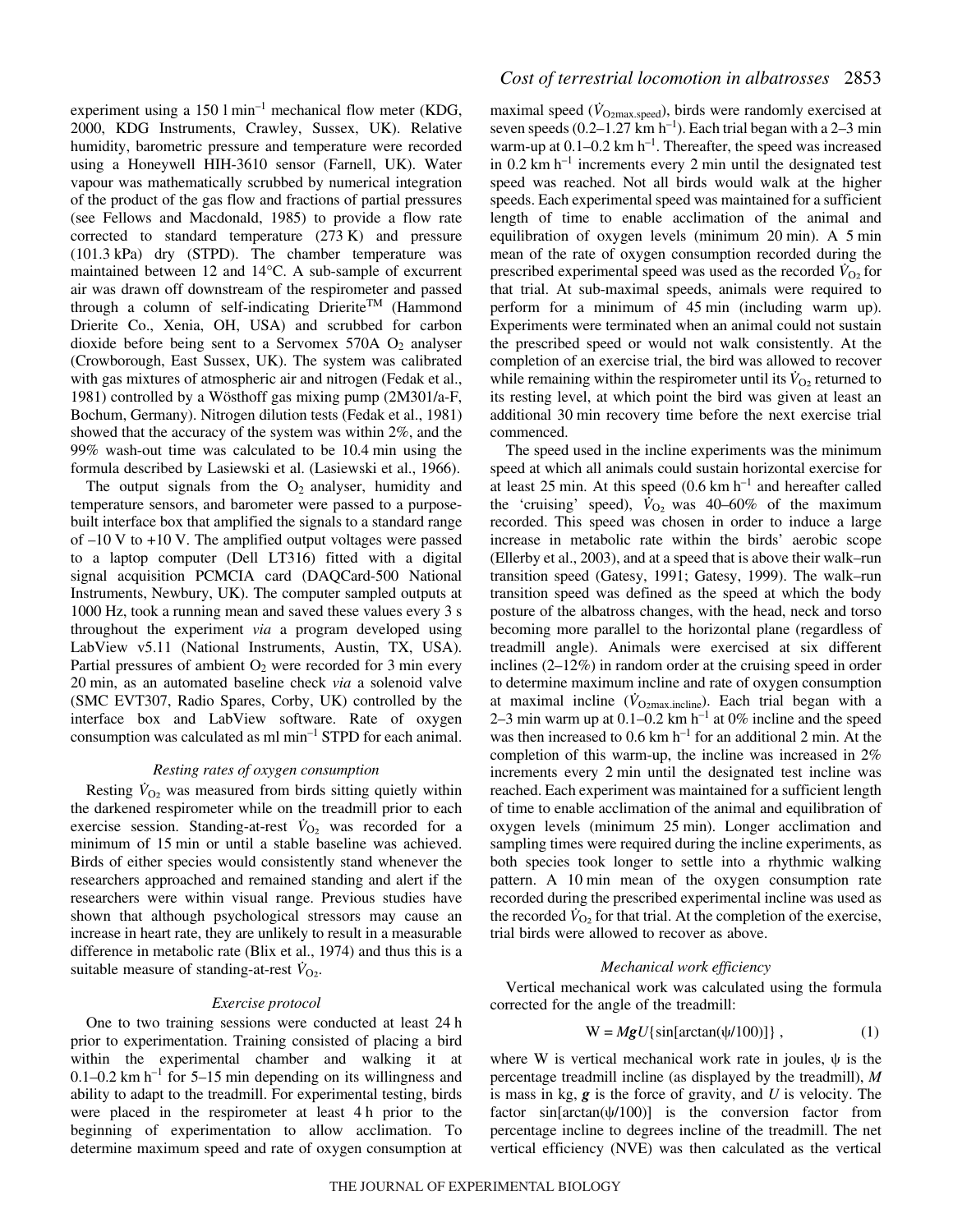# 2854 A. P. Kabat and others

mechanical work rate divided by the vertical metabolic power (incline metabolic rate – speed-matched level metabolic rate) multiplied by 100 (Full and Tullis, 1990) using the formula:

$$
NVE = \frac{MgU\{\sin[\arctan(\psi/100)]\}}{(V_{\text{O}_2}\text{incline}-V_{\text{O}_2}\text{crusing})} \times 100 ,\qquad (2)
$$

where  $\dot{V}_{\text{Ozincline}}$  is the rate of oxygen consumption during treadmill exercise at  $0.6~km h^{-1}$  and at the prescribed incline and  $\dot{V}_{O_2 \text{cruising}}$  is the rate of oxygen consumption during treadmill exercise at the cruising speed of 0.6 km  $h^{-1}$  at 0% incline.

# *Video recording*

Recordings were taken of each species while walking on the treadmill during both the speed and incline exercise trials using a Sony colour digital video camera (model DCV-HC40E) at 60 interlaced frames  $s^{-1}$ . File footage was downloaded into a Toshiba Tectra laptop computer for frame-by-frame analysis using Adobe Premiere 6.5 software. The position of the wooden frame used to secure the respirometer to the treadmill made it impossible to have a parallel view of the bird's feet, thus the camera position was elevated to 30° but remained perpendicular to the animal. Ten strides per speed per trial for each bird were analysed and stride length (*L*s), and foot contact time  $(t_c)$  were determined from recorded trials. The inverse of foot–ground contact time was used to evaluate the rate of force generation as a predictor of differences in metabolic rate across speed in these two species (Kram and Taylor, 1990; Roberts et al., 1998).

To obtain morphological measurements, birds were anaesthetised using  $3\%$  isoflurane with O<sub>2</sub>-enriched air. Leg length  $(L<sub>1</sub>)$  was measured to the nearest 0.5 mm while in a natural gait orientation. Natural gait was determined by matching limb position to digital photographs of undisturbed animals walking on relatively flat ground within their perspective colonies.  $L_1$  was measured from the greater trochanter of the femur to the flexor tuberculum of the tarsometatarsal on both legs of each bird. Measurements were taken in replicates of five, and the means were used in further analysis.

#### *Analysis*

All statistical analyses were performed using 'R' v 2.3.1. Data are presented as means  $\pm$  s.e.m. Slopes and intercepts of fitted relationships (including total body mass as a covariate when appropriate) were tested for difference from equality using Welch two-sample *t*-tests or analysis of covariance (ANCOVA) (Zar, 1998). For all tests, *P* was set at 0.05.

Maximum speeds, maximum inclines achieved,  $\dot{V}_{\text{O}2\text{max},\text{speed}}$ , and *V*<sub>O2max.incline</sub>, were compared between species using nested repeated-measures (RM) ANCOVAs. Analysis was performed with species as the fixed factors and individual  $\times$  species as the random factors. Prior to this, homogeneity of regression of the slopes was checked with a nested repeated-measures (RM) ANCOVA species $\times$ speed interaction and species $\times$ incline interaction in a model that included the following fixed factors:  $species+speed+species\times speed, or species+ incline+species\times$ incline and the random factors: individual nested with species.

For exercising birds,  $V_{\text{O}_2}$  and  $1/t_c$ , were compared using nested RM-ANCOVA with the following fixed factors: species+speed and a random factor: individual nested with species. Prior to this, homogeneity of regression slopes was checked with a nested RM ANOVA species $\times$ speed interaction, in a model that included the following fixed factors:

Table 1. The inter- and intra-species leg length, stride length at maximal speed and maximal incline, rate of force production, net *vertical efficiency for black-browed albatross and grey-headed albatross*

| Comparisons                                        |                   |                   |                  |                  |
|----------------------------------------------------|-------------------|-------------------|------------------|------------------|
| Morphological measurements                         | <b>BBA</b>        | <b>GHA</b>        | $\boldsymbol{F}$ | $\boldsymbol{P}$ |
| Inter-species                                      |                   |                   |                  |                  |
| Mass (kg)                                          | $3.54 \pm 0.35$   | $3.24 \pm 0.45$   | $4.46_{1.14}$    | 0.894            |
| $L_1$ (cm)                                         | $23.00 \pm 0.21$  | $24.95 \pm 0.28$  | $17.29_{1,14}$   | 0.004            |
| $L_{\rm s,max, speed}$ (cm)                        | $15.80 \pm 0.27$  | $15.74 \pm 0.35$  | $0.01_{1,14}$    | 0.497            |
| $L_{\rm s,max.incline}$ (cm)                       | $3.90 \pm 0.13$   | $5.96 \pm 0.10$   | $30.07_{1,14}$   | 0.000            |
| Max. $1/t_{c,incline}$                             | $3.09 \pm 0.16$   | $2.60 \pm 0.07$   | $42.46_{1.14}$   | 0.005            |
| Max. $1/t_{c,speed}$                               | $2.49 \pm 0.08$   | $2.76 \pm 0.20$   | $11.45_{1,14}$   | 0.049            |
| Min. NVE                                           | $25.02 \pm 15.89$ | $47.09 \pm 25.48$ | $27.52_{1.14}$   | 0.000            |
| Max. NVE                                           | $17.29 \pm 5.28$  | $16.74 \pm 8.86$  | $0.02_{1,14}$    | 0.878            |
| Regression slope of<br>mean NVE $vs$ % incline     | $-0.69$           | $-3.29$           | $18.57_{1,14}$   | 0.019            |
|                                                    |                   | <b>BBA</b>        |                  | <b>GHA</b>       |
|                                                    | $\boldsymbol{F}$  | $\boldsymbol{P}$  | $\boldsymbol{F}$ | $\boldsymbol{P}$ |
| Intra-species                                      |                   |                   |                  |                  |
| $L_{\rm s,max, speed}$ vs $L_{\rm s,max, incline}$ | $29.03_{1,10}$    | 0.001             | $31.65_{1.4}$    | 0.003            |
| $NVEincline min. vs max.$                          | $0.33_{1,10}$     | 0.999             | $38.15_{1.4}$    | 0.000            |
| $1/t_{c,speed}$ min. vs max.                       | $46.46_{1,10}$    | 0.000             | $33.42_{1,4}$    | 0.000            |
| $1/t_{\rm c, incline}$ min. vs max.                | $19.33_{1,10}$    | 0.000             | $37.15_{1,4}$    | 0.011            |

BBA, black-browed albatross; GHA, grey-headed albatross; *L*l, leg length; *L*s, stride length (at maximal speed and maximal incline); 1/*t*c, rate of force production; NVE, net vertical efficiency.

Values are means ± s.e.m. (*N*=11 BBA, 5 GHA), as tested by RM-ANCOVA or GLM.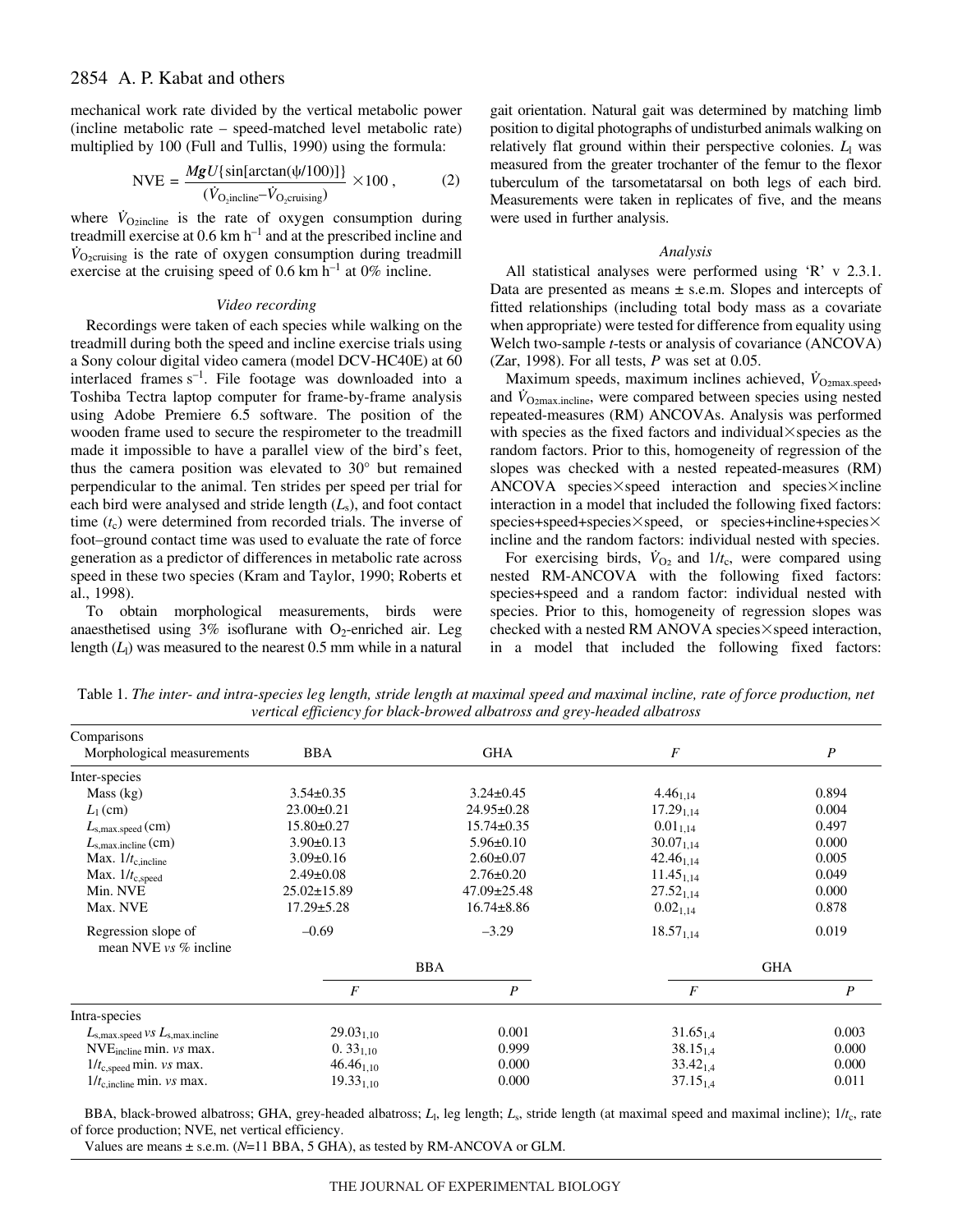

Fig. 2. Minimum approach angle  $(\theta; t\text{-test: } t=16.7428, P=0.015)$  and nest angle ( $\theta$ ; *t*-test; *t*=2.8339, *P*<0.000) in degrees from horizontal of the ground surrounding the nest (see Fig. 1). Values are means  $\pm$  s.e.m. for 11 black-browed albatrosses (BBA; open columns) and 5 greyheaded albatrosses (GHA; filled columns).

species+speed+species×speed or species+incline+species× incline and a random factor: individual nested with species.

#### **Results**

There was no significant difference in mean mass between the two species (Table 1). There were significant differences between the two species in both mean nest  $\theta$  and minimum approach  $\theta$  (Fig. 2). The mean nest  $\theta$  was 55.01 $\pm$ 0.89° for the black-browed albatross and 11.70±0.94° for the grey-headed albatross, and the minimum approach  $\theta$  were 19.40 $\pm$ 1.42° and 5.30±0.69°, respectively.

Mean maximal speeds differed significantly between the two species (Fig. 3A; Table 2). When performing on the flat, GHA were able to walk approximately 12% faster than BBA.



Fig. 3. (A) Mean ( $\pm$  s.e.m.) maximal speeds (km h<sup>-1</sup>) achieved by 11 black-browed albatross (BBA; open columns) and 5 grey-headed albatross (GHA; filled columns), when walking on the treadmill with a 0% incline. (B) The mean maximal percent incline achieved by GHA and BBA, when walking on the treadmill at a speed of  $0.6 \text{ km h}^{-1}$ .



Fig. 4. Leg length (mean  $\pm$  s.e.m.) of the 11 black-browed albatross (BBA) and 5 grey-headed albatross (GHA). There is a significant difference between the species (*P*=0.004).

Whereas, BBA could walk at a significantly greater mean maximal incline at 0.6 km  $h^{-1}$  than the GHA (Fig. 3B; Table 2).

ANCOVA indicated that mean  $L<sub>1</sub>$  was significantly shorter in BBA than in GHA (Fig. 4; Table 1). When on the flat, mean *L*s,max.speed of BBA was not significantly different from that of GHA (RM-ANCOVA; Table 1). There was, however, a significant difference in mean *L*s,max.incline between the BBA and GHA (Fig. 5A; Table 1). Intra-species analysis indicated that in both species, mean *L*<sup>s</sup> was significantly shorter during maximal incline exercise than during maximal speed exercise (Fig. 5A,B; Table 1).

There was no significant difference in  $\dot{V}_{O_2}$  while standing between the BBA and the GHA (Table 3, Fig. 6A). Both BBA and GHA were able to walk at a 'cruising' speed of  $0.6\pm0.03$  km h<sup>-1</sup> at 0% incline for more than 60 min, including the 3–5 min warm up. No significant difference was seen between species in mean  $V_{\text{O}_2}$  at the cruising speed and 0% incline (Fig. 6B; Table 3). There was also no significant difference between species in mean  $\dot{V}_{\text{O2max.speed}}$  on the flat (Fig. 6C), and between species in mean  $\dot{V}_{\text{O2max.incline}}$  (Fig. 6D). Intra-species analysis showed no significant difference between mean  $\dot{V}_{\text{O2max.speed}}$  and mean  $\dot{V}_{\text{O2max.incline}}$  (Fig. 6C/D; Table 3).

RM-ANCOVA has shown that there were significant differences (Fig. 7; Table 1) in the rates of force generation



Fig. 5. (A) Stride length  $(L_s)$  (mean  $\pm$  s.e.m.) achieved by five greyheaded albatross (GHA) and 11 black-browed albatross (BBA), when walking on the treadmill at maximal speed with 0% incline (*P*=0.497). (B) Mean  $(\pm$  s.e.m.)  $L_s$ , when walking on the treadmill at a speed of  $0.6 \text{ km h}^{-1}$  at maximal % incline. Significant differences can be seen between species (*P*=0.000). There is also a significant difference  $(P=0.003)$  in both BBA and GHA between  $L<sub>s</sub>$  when performing on the flat (A) and on the incline (B).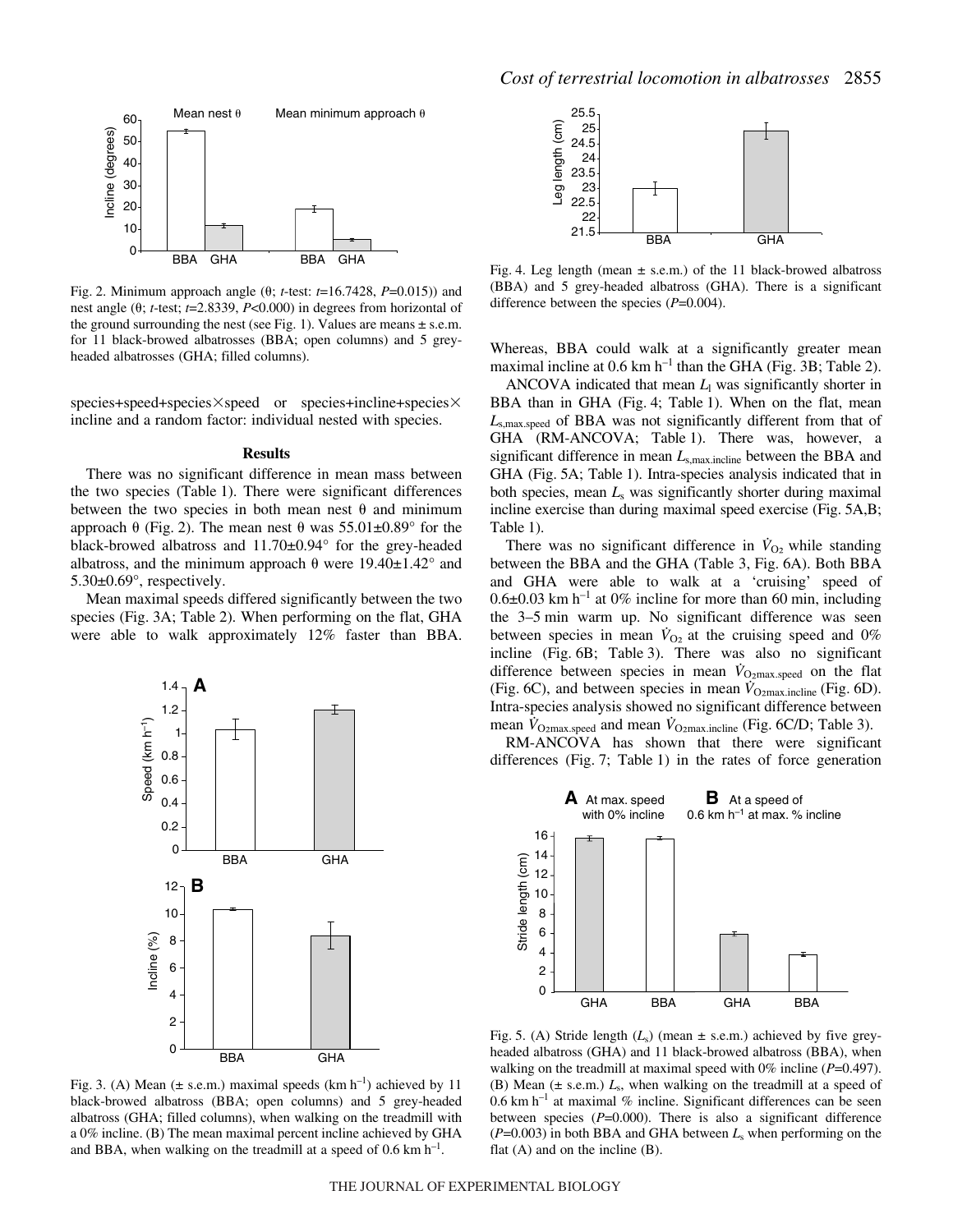# 2856 A. P. Kabat and others

| Table 2. Maximal speed at 0% incline and mean maximal incline (%) at 0.6 km $h^{-1}$ for the treadmill exercise trials for black- |
|-----------------------------------------------------------------------------------------------------------------------------------|
| browed albatross and grey-headed albatross                                                                                        |

| Trial                                                | BBA              | GHA             |                |       |
|------------------------------------------------------|------------------|-----------------|----------------|-------|
| Max. speed $(km h^{-1})$ at 0% incline               | .04±0.09         | $1.21 \pm 0.04$ | $11.82_{1.14}$ | 0.004 |
| Max. incline $(\% )$ at 0.6 km h <sup>-1</sup> speed | $10.30 \pm 0.51$ | $8.40 \pm 1.00$ | $14.76_{1.14}$ | 0.002 |

BBA, black-browed albatross; GHA, grey-headed albatross. Values are means ± s.e.m. (*N*=11 BBA, 5 GHA), as tested by RM-ANCOVA.

Table 3. Inter- and intra species mean rates of oxygen consumption for the treadmill exercise trials for black-browed albatross and *grey-headed albatross*

|                                                                          | Rate of oxygen consumption (ml min <sup>-1</sup> ) |                    |                      |                  |
|--------------------------------------------------------------------------|----------------------------------------------------|--------------------|----------------------|------------------|
| Trial                                                                    | <b>BBA</b>                                         | <b>GHA</b>         | F                    | $\boldsymbol{P}$ |
| Inter-species                                                            |                                                    |                    |                      |                  |
| Standing                                                                 | $47.20 \pm 2.60$                                   | $45.90 \pm 3.93$   | $0.89_{1.14}$        | 0.999            |
| Cruising speed of 0.6 km $h^{-1}$ at 0% incline                          | $126.60 \pm 10.85$                                 | 137.40±11.99       | $1.24_{1.14}$        | 0.393            |
| Max. speed at 0% incline                                                 | $220.25 \pm 8.29$                                  | $233.34 \pm 12.29$ | 0.38 <sub>1.14</sub> | 0.653            |
| Max. incline at 0.6 km $h^{-1}$                                          | $231.50 \pm 11.99$                                 | $240.30 \pm 10.85$ | $0.98_{1.14}$        | 0.985            |
|                                                                          | <b>BBA</b>                                         |                    | <b>GHA</b>           |                  |
|                                                                          | F                                                  | P                  | F                    | P                |
| Intra-species                                                            |                                                    |                    |                      |                  |
| Max. speed at 0% incline vs max. incline at 0.6 km $h^{-1}$              | $0.87_{1,10}$                                      | 0.825              | $0.12_{1.4}$         | 0.999            |
| BBA, black-browed albatross; GHA, grey-headed albatross.                 |                                                    |                    |                      |                  |
| Values are means $\pm$ s.e.m. (N=11 BBA, 5 GHA), as tested by RM-ANCOVA. |                                                    |                    |                      |                  |

 $(1/t_c)$  between these species during both maximal speed and maximal incline exercise. Intra-species comparisons showed that for both the BBA and GHA, the  $1/t_c$  produced were significantly greater at maximal speed than those at minimum speed and at maximal incline compared to those at minimum incline (Fig.  $7$ ; Table 1).

Inter-species RM-ANCOVA (Fig. 8; Table 1) revealed significant differences between the slopes of mean NVE and between the values of mean NVE recorded at minimum incline (2%). There was no significant difference in mean NVE at the maximum incline at which the BBA and GHA could perform (10% and 8.4%, respectively). Intra-species analysis showed that the mean NVE produced by the GHA at the minimum incline was significantly greater than that at maximal incline (Fig.  $8$ ; Table 1); however, no difference was seen in the BBA (Fig. 8; Table 1).

# **Discussion**

This study has demonstrated important differences in the locomotory ability of black-browed and grey-headed albatrosses. GHA were able to achieve significantly higher walking speeds on level ground, whereas the BBA performed on a significantly greater incline. Nest topography differed significantly: on average, BBA nests were in steeper areas and had steeper minimal approach angles. Therefore, at all attempts to move along the ground within their colony, BBA must deal with steeper inclines. GHA were able to perform at 0% incline at a mean maximum speed, which was significantly higher than that of BBA without reaching a significantly different  $\dot{V}_{O_2}$ . In addition, BBA can sustain a 'cruising' speed of  $0.6 \text{ km h}^{-1}$  on a significantly steeper incline than GHA, although both reach similar  $\dot{V}_{\text{O}_2}$  maxima. The question is how are BBA able to perform better on the incline without incurring significantly higher metabolic costs than those of their congener?

It has been proposed that  $L_s$  should correlate with  $L_l$  (Hoyt et al., 2000), and that up to 20% of the energetic cost of locomotion is due to the muscular action used to swing the limb (Ellerby and Marsh, 2006; Marsh et al., 2006). Animals with longer limbs and strides tend to have lower transport costs, as the rate of vertical force generation decreases with longer stance periods (Kram and Taylor, 1990). Therefore, we might speculate that the longer  $L_1$  and  $L_s$  found in the GHA accounts for the lower



Fig. 6. Rate of oxygen consumption ( $\dot{V}_{O2}$  in ml min<sup>-1</sup>) for all the exercise trials (mean  $\pm$  s.e.m.) conducted on 11 blackbrowed albatross (BBA) and 5 grey-headed albatross (GHA): (A) non-significant difference in between birds standing on the treadmill without any movement; (B) at cruising speed of 0.6 km h<sup>-1</sup> at 0% incline; (C) at maximum speed reached by each species; (D) at maximum incline reached by each species.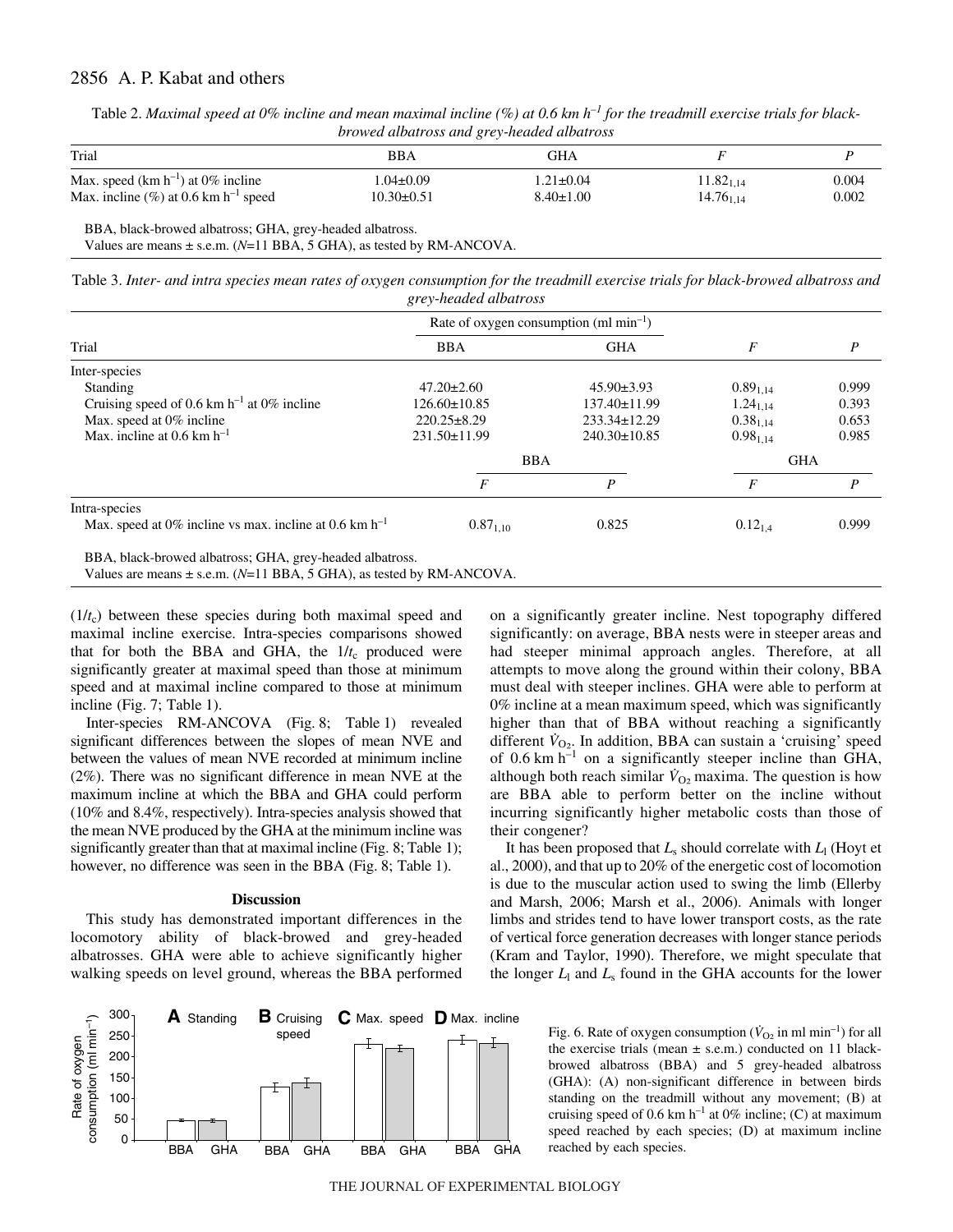

Fig. 7. (A) Rate of oxygen consumption ( $\dot{V}_{\Omega_2}$ , ml min<sup>-1</sup>) achieved by the grey-headed (open circles, *N*=5) and black-browed albatross (filled diamonds,  $N=11$ ), when walking on the treadmill at 0.6 km h<sup>-1</sup> at varying % inclines. (B) Rate of oxygen consumption achieved by the greyheaded albatross and black-browed albatross when walking on the treadmill at varying speeds. (C) Rate of force generation (1/*t*c) achieved by the grey-headed albatross and black-browed albatross when walking on the treadmill at 0.6 km  $h^{-1}$  at varying % inclines. (D)  $1/t_c$  achieved by the grey-headed albatross and black-browed albatross when walking on the treadmill at varying speeds.

rates of oxygen consumption recorded in comparison to the BBA when performing at the same speeds on the flat. Hoyt et al. suggested that, for a given species, longer limbs may decrease the force necessary to support body mass (Hoyt et al., 2000). However, the increased cost of swinging longer heavier limbs may nullify the simple univariate relationship between limb length and locomotory cost, resulting in no net gain (Hoyt et al., 2000; Marsh et al., 2004). As BBA have shorter  $L_1$  and  $L_s$ 



Fig. 8. Net vertical efficiency (mean  $\pm$  s.e.m.) for 5 grey-headed albatross (GHA, open circles and solid line) and 11 black-browed albatross (BBA, filled diamonds and broken line), when walking on the treadmill with at different percent inclines ranging between 2–12%). Regression equation for GHA:  $y=-3.29x+44.04$ ,  $R^2=0.84$ , and for BBA:  $y=-0.69x+22.65$ ,  $R^2$ =0.35. The GHA data point at 9% represents only one animal; the others were unable to perform at this level.

than GHA at the same speed on the flat, they must be utilising a greater stride frequency than GHA. Using a mathematical model, Kuo concluded that stride frequency is a significant determinant of the metabolic cost of swinging the limbs during walking (Kuo, 2001). However, mechanical work must be performed to redirect the centre of mass from the pendular arc in the transition from one step to the next (Kuo, 2002). The metabolic energy needed to perform this work could be minimized by taking short steps (Donelan et al., 2002).

GHA have a greater mean NVE when exercising below an 8% incline, at which point mean NVE becomes equal to that of BBA, above which they are unable to perform. Conversely, BBA show similar NVE regardless of the incline and are able to perform at a much greater incline than the GHA, suggesting that they have a single gait that it is optimised for steeper inclines. The shorter *L*<sup>s</sup> combined with the greater rate of force production at the steeper inclines could reflect the use of quick, short and vertically powerful strides by the BBA, maximising the force production while minimising the effort of each leg needed to traverse the slope. This suggests that BBA have adopted a gait behaviour that minimises the cost of incline locomotion.

The present study has shown that these two species of albatross have evolved behavioural differences  $(L_s \text{ and } 1/t_c)$  and morphological adaptations  $(L<sub>1</sub>)$  that minimise the cost of moving around their colony sites. It is clear that there is a relationship between terrestrial performance and topography of the colony and it is logical that the species that inhabits the steeper colony